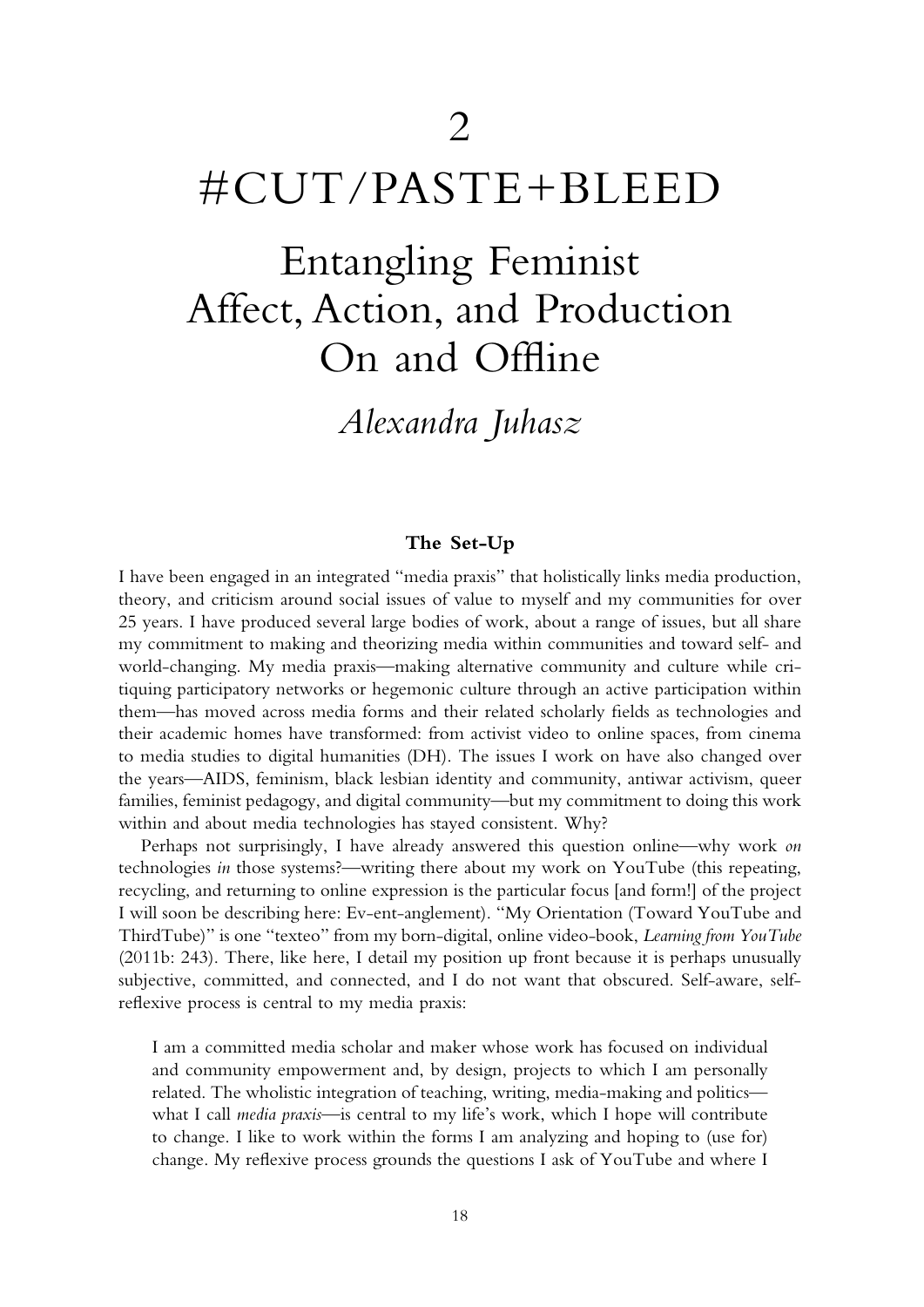try to push it. The project is both personal and political (i.e., feminist), as well as formal and structural in nature. Thus, a critical pedagogy aiming toward digital literacy and a civic engagement in the hopes of creative democracy are also central to my praxis. I believe that under the right conditions, citizens and students (Web 2.0's much-celebrated "users") can make expressive, critical, and beautiful media that makes relevant contributions to our culture. Thinking through (and in) these conditions is a defining orientation of my project.

In the mid-2000s, I repositioned the places and technologies undergirding my ongoing interest in user-made media for self and community empowerment, and began asking questions about the use of YouTube (and social networks, more generally) toward these potentially revolutionary ends. *Learning from YouTube* (which I "published" online with MIT Press in 2011) holds the analysis my students and I generated while attempting to theorize and produce personal, political, creative, or expressive work within one of the central, repressive corporate digital platforms that we have been given for free.

After the rather lengthy and painful process of inhabiting and critiquing this corporate platform from within, all the while learning through practice how such political and aesthetic interventions are performed, enacted, and curbed by new media networks, I wanted to be more productive and less reactive. So, in 2010, I began to teach a course called "Feminist Online Spaces" that asks my students to both find and analyze the possibilities for democratic, safe, and principled interaction online. This course inspired me to want to build more networked and generative communities, which initiated my collaboration with Anne Balsamo, with whom I co-facilitated FemTechNet (a global network of feminist scholars and artists) in 2013 as well as FemTechNet's signature course, "Feminist Dialogues on Technology," an experimental, technology-enhanced DOCC (Distributed Open Collaborative Course) in its third year-long cycle at the time of this writing. I consider all of these media-critical and situated projects to be lab-like encounters where doing and thinking in community (often the classroom and its linked spaces) and within the sites or technologies under consideration *are* the scholarship. That is to say, the doing and the process are the product, and what is built toward those ends can also be shared and/or evaluated (Juhasz 2011a). This allocating and re-allocating of process in and as the product are what I model now, albeit within yet another technology: the paper-bound scholarly anthology. Here, I describe my most recent project, Ev-ent-anglement, one that again engages critically with social media networks from inside them; share some of my lessons learned about critical digital production and research practice; and conclude with why I think these methods (as much as my findings) matter.

Ev-ent-anglement begins with a simple enough mandate: If the internet is an unorchestrated archive of fragments of all our selves being mined to sell us more things that we never needed, then we might want to take on the empowering feminist role of editor and curate ourselves, together, into collections that matter, at least for a minute and only for us. Like any experiment, things got more complicated as theories, practitioners, places, and objects were edited in: *Our Bodies, Ourselves Redux*. Lopped. Looped. Lined. Linked. Re-aligned. Show the seams. Justice to our fragments! Like many experiments, much of the project "failed": (some) things were not built or they broke; (some) people did not participate; (some) energy waned. In what follows, I reflect on how it feels, and what I learned and can share by doing my scholarly work in this way. I explain the thinking and doing as well as the practices and theories that motivated this critical internet experiment where our object was our self and ourselves and then these objects got out of hand.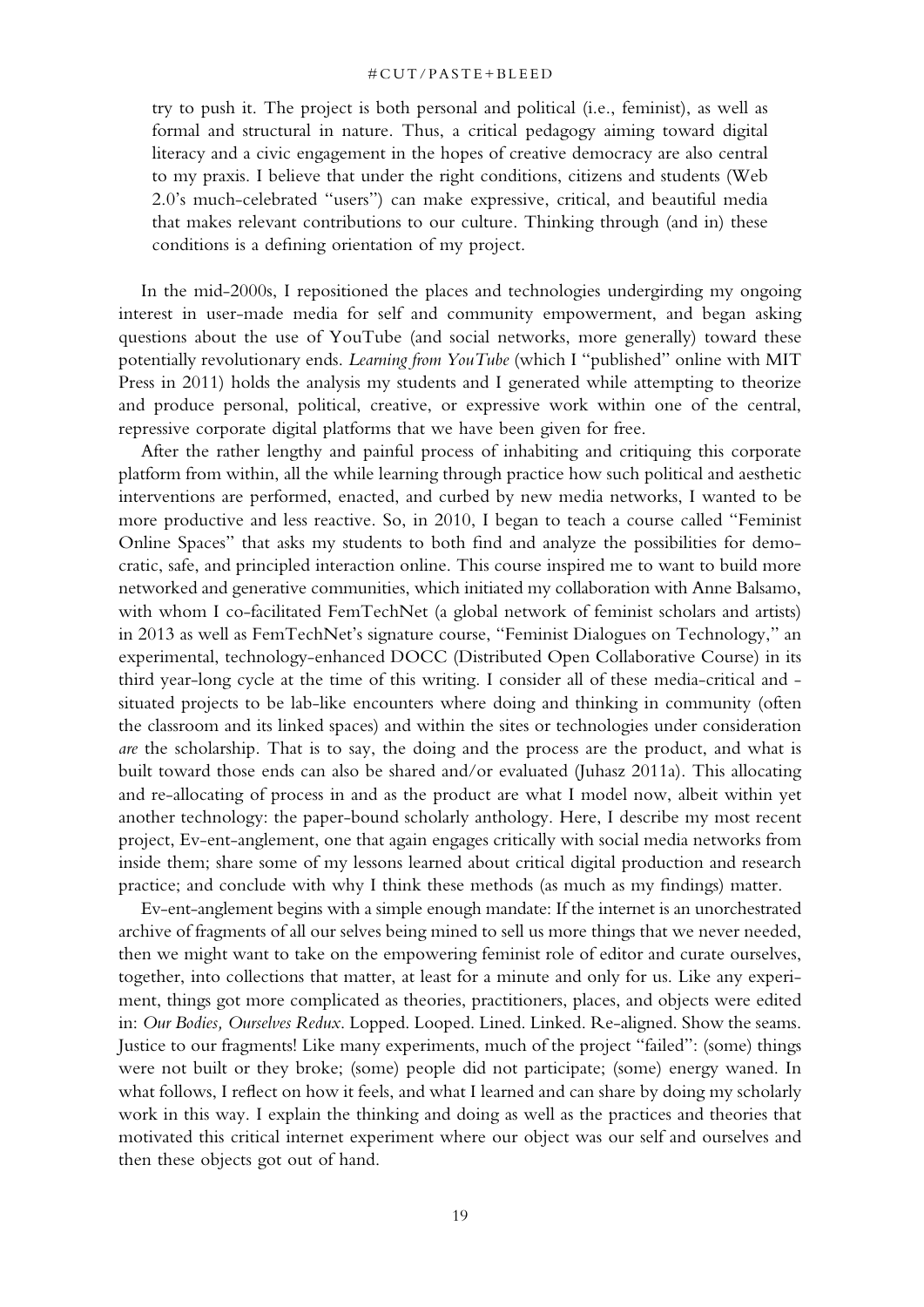Ev-ent-anglement was a year-long, multi-sited project where participants engaged in a process of cutting/pasting+bleeding ourselves together—as we are and have been; as we have made ourselves online and off, in community, history, and action with others. The ev-entanglement is at once a digital platform and record that allows audience members in a room at a conference attending an event live and in person, as well as our fellow travelers on the internet and/or with a book in hand (those we can reach; those who are so inclined), to cut/ paste evidence of their entangled, cooperative, and interactive role in the event so as to be part of something new. The evidence of users' presence and action takes the form of a carefully hashtagged fragment of their choice or an even more carefully penned comment. (You can entangle at will using #eventanglement or go to ev-ent-anglement.com and engage.)

# **The Project: Ev-ent-angelement**

Ev-ent-anglement (Juhasz 2014–15) cuts and pastes an event to an entanglement, making use of hyphens for its two very visible stitches: *ev-ent-anglement*. It is currently two online entities built primarily from five events that began as scholarly talks: the first held in the Netherlands in August 2014 at the European Summer School in Women's Studies at Utrecht University; the second in Dehli at the Visible Evidence Documentary Conference in December 2014 (see [Figure 2.1](#page--1-0)); the third at the Console-ing Passions Feminist Media Conference in Dublin in June 2015; the fourth in Montreal at Affective Encounters, an August 2015 gathering for feminist scholars and artists where we worked together on media and affect theory; and the fifth and final at an artist's performance space, PAM, in Highland Park, Los Angeles in November 2015, where I co-produced a culminating event with scholar and artist, VJ Um Amel (Laila Shereen Sakr) (see [Figure 2.7\)](#page--1-0). I call these talks "events" because their participatory and performative nature differentiates them from the more circumscribed set of routines and proto cols of typical conference presentations where a professor speaks with authority and clarity



*Figure 2.1* "#eventanglement on Mohamed Mahmoud St. in Cairo #mediawhore." Source: Tweeted by Laila Shereen Sakr (@vj\_um\_amel) to Ev-ent-angelement 2: Dehli.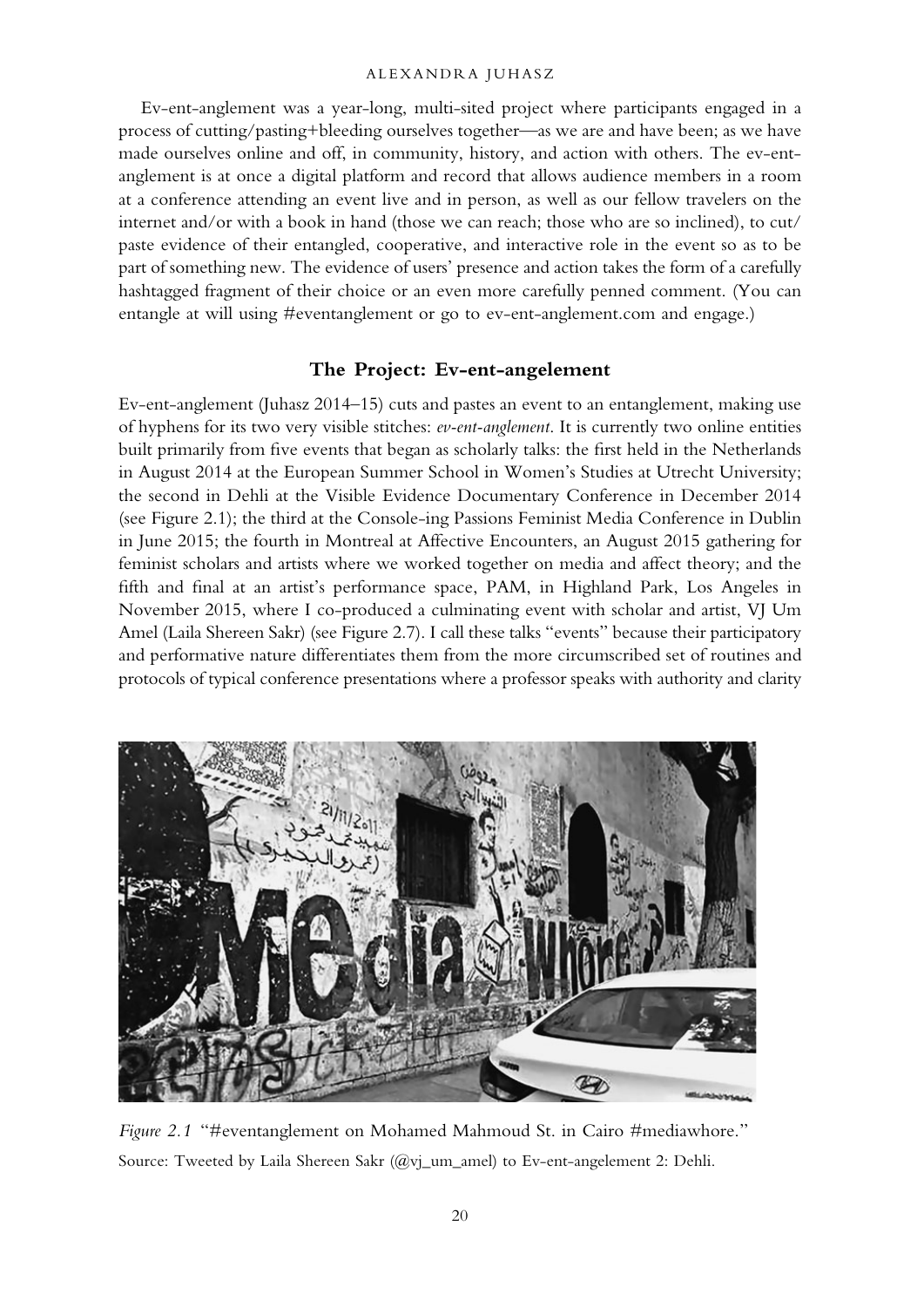and her audience respectfully and passively listens. Here, I am indebted to Slavoj Žižek, who defines an event as: "something shocking, out of joint, that appears all of a sudden and interrupts the usual flow of things" (2014: 4). Similarly, Alain Badiou calls *an event* "a rupture in the normal order of bodies and languages as it exists for any particular situation" (2010: 242). While these theorists' interpretations of history and possible futures differ, their words, like many others to which I refer, are useful for my research praxis in that they provide mental systems, and their lovely verbal schemes, that can help to indicate the intellectual place and possibilities of my worldly (or at least digital) efforts. In this way, making theory (as do most scholars) and making art and/or practice (as do some) are linked, aligned, and differentiated: from map to territory, or territories, and back again as the work is brought into being through new boundaries for thought and production.

What I hoped would serve as event-like—shocking, or out of joint, or even something akin to a rupture—in this series of "talks" was that I asked the audience, in the room but always also online, to act with me rather than sit back and listen (or read)—to *cut* and also to *paste*—and in so doing entangle fragments of themselves into the digital record of the ever-growing and always-changing event, which itself is housed and becomes anew online as the Ev-ent-anglement. "Cuts are part of the phenomena they help to produce," writes Karen Barad (2007: 145). At the lectern, I offered intellectual, historical, and material evidence about the role of cutting and pasting in a variety of traditions and particularly for feminists (from filmmaking, to photography, self-cutting, physics, and new materialism, as evidenced in the complex Barad fragment quoted above and at all my events). The audience was invited to do the thing and verb under consideration: to cut and paste in real time by using a hashtag to deliver to me fragments of themselves and our shared event, cut from their lives and its digital record, as photos, tweets, URLs, comments, and other repurposed digital detritus.

These materials are the shared residue and building blocks of the Ev-ent-anglement: a digital place that archives, grows, and changes via the acts, interests, and values of its diverse, feminist community. Participants cut/paste into the Ev-ent-anglement, engaging in cutting one thing from and then to another, moving something from one place that was to another that will be. Cutting is a special kind of action, a "causal procedure and act of decision" that Sarah Kember and Joanna Zylinska understand as ethical (2012: 82). They explain that cutting, in the making of a photograph where something still and framed is edited from the flow of daily life, demands a choice. My project suggests that in day-to-day internet practice, this choice-making is obscured by ease and distraction. My event and its digital rendering, the Ev-ent-anglement, helps us to see obscured practices by asking my participants to do (again) something quite common, but to do so within a framework where the action becomes visible by giving it a context, a community, and a politics: a possible ethics.

While many of the fragments gifted to me during talks, or after in the asynchronous iteration of the project always online, were "about" and also made by cutting and pasting, they also pointed to and manifested the many linked and always growing sets of interests of the project and its participants. This caring and careful cutting/pasting by willing participants (and they were not all willing, by the way, one of the project's many "failures" about which I theorize later in this chapter) was initiated by a provocative invitation or script that was place-based—Utrecht, Delhi, Dublin, LA, Montreal (see [Figure 2.2](#page--1-0))—while being simul taneously online. As I moved across time and place, the digital Ev-ent-anglement grew and changed. For instance, when I was in Utrecht, new media scholar and trans theorist, KJ Surkan, entangling from afar in the US, added a poem about cutting off body parts: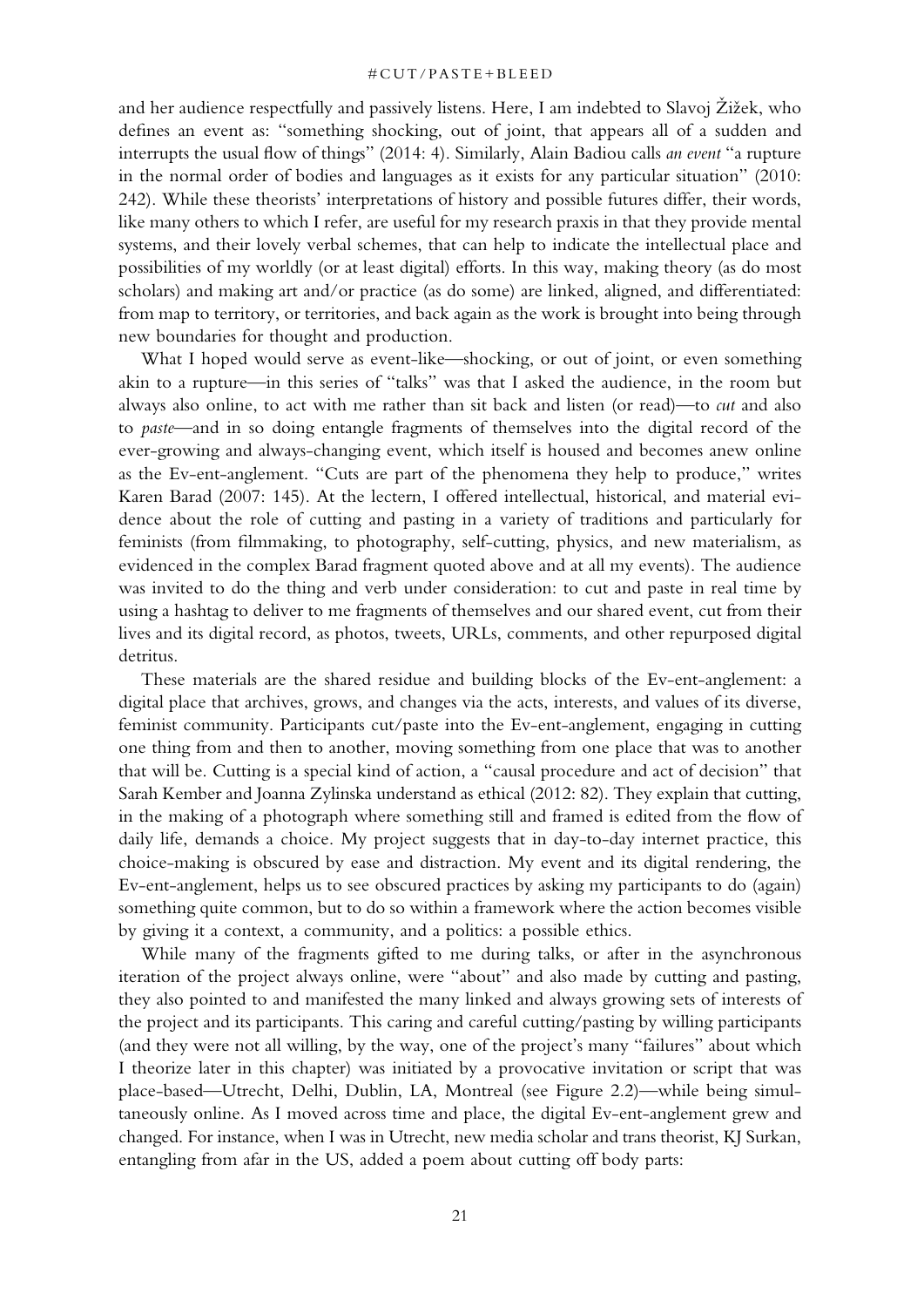

*Figure 2.2* "Feminist Collectives as Shadow Archive of feminism in contemporary university. #AffectiveEncounters #eventanglement."

Source: Tweeted by T.L. Cowan (@AgingSuperModel) at Ev-ent-anglement 4: Montreal.

I have recently made a rather large cut to myself or rather a surgeon made it for me out of great necessity

(It was a kind of a "do or die" situation)

This edit to my physical body invites interpretations, many times by strangers People whom I don't know and who don't know me.

I don't mean to be mysterious but it's complicated.

Online I am a composite of many identities gendered this way or that and strangely I find myself entangled in fragments of former selves which are constantly colliding shattering the illusion of the seamless narratives about gender identity about cancer often required for the comfort of others. #eventanglement

(Surkan 2014)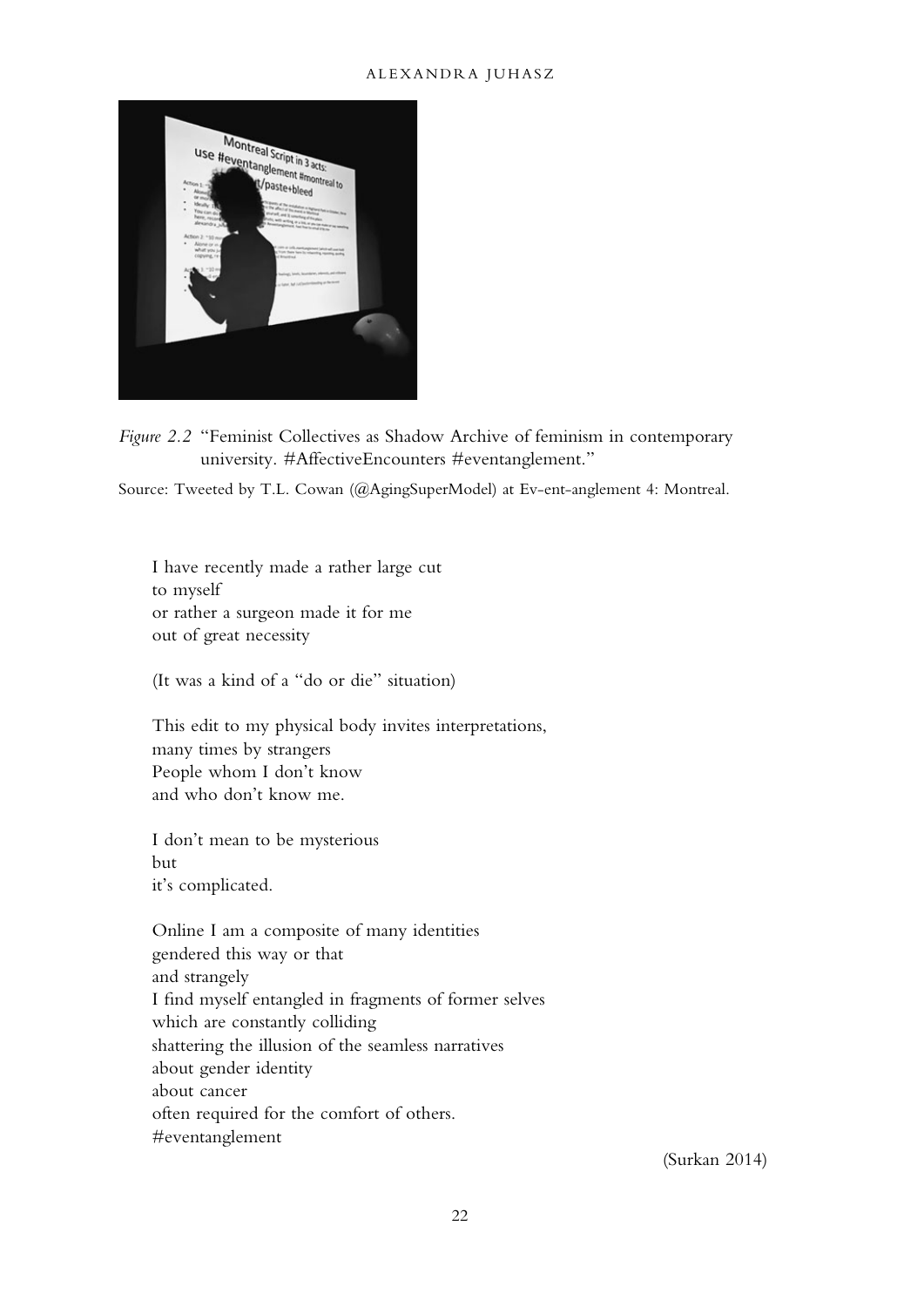When I wrote about Alisa Lebow's keynote address at the Visible Evidence Documentary Conference as one of my own cut/pastes to the Ev-ent-anglement, other fragments from and about the Middle East, such as the Media Whore image shared above (see [Figure 2.1](#page--1-0)), became part of the entanglement. It grew in this and other directions accordingly. In Dublin, Rena Bivens tweeted in a video of "Menstruation Machine" by Japanese artist, Sputniko. And so new participants (Surkan, Lebow, and Bivens), places (Middle East, Japan, and Dublin), and concepts (reconstructive and corrective bodily surgery, Arab digital activism, and menstruation) enter the complex but rooted Ev-ent-anglement. These are just three examples of the many ideas, movies, poems, pictures, links, and people that thus became objects in my archive; the Ev-ent-anglement opened out to encompass many linked lines of inquiry and activism yielding further audience attachments at later events.

Entanglements (the second fragment roughly cut with just two little dashes into the neologism, *ev-ent-anglement*) are about "joins and disjoins—cutting together/apart—not separate consecutive activities, but a single event that is not one," according to Barad (2013: 18). The word that I invented through cutting and pasting is itself about *montage*: the process of making not one from many, of "cutting together/apart." And this event (you reading me now), like any, is not one: it is my words; my stance; your thoughts; your attitudes; the words on the page; the technological infrastructure that put those words into a book and moves it to you; the behind-the-scenes labor of two programmers, Risa Goodman and Laila Shereen Sakr, who built the two WordPress sites where Ev-ent-anglement takes place; the words and viewpoints of the people I have quoted and will quote (Badiou, Žižek, Surkan, Lebow, Barad, Kember, Zylinska, and soon enough, Gregg and Seigworth); and sometimes, if participants are willing, some of our associated *feelings*, although cutting/pasting these remains the hardest part of the experiment, worthy of much more thinking, practicing, and building in its near impossibility and utter magnetism. Melissa Gregg and Gregory Seigworth have a name for this—affect—all that falls outside of things and makes events: "Affect arises in the midst of *in-between-ness*: in the capacities of a momentary or sometimes more sustained set of rela tions *as well as* the passage (and the duration of the passage) of forces or intensities" (2010: 1). As part of the Ev-ent-anglement, @AgingSuperModel, the queer performance artist and scholar, T.L. Cowan, shared an image (see [Figure 2.3\)](#page--1-0) to express some affect: an idea, feeling, and their connection to her/our experience and place.

In this event here and now, and better yet in the Ev-ent-anglement that holds it and others, you can read how I have cut/pasted editing theory and practice by way of media studies and production with fragments of what is often called "new materialism" and "affect theory" and then used this patchwork theory monster to create theoretical and practical boundaries to help enact a DH project of feminist collective, critical digital practice. Once engaged, users become objects in our archive, as do their fragments, as do the people, places, and things thereby summoned up, cut in, and linked to. This is confusing, or at least complicated, because I am often asking participants to share *affect*, which is by definition fleeting, embodied, per sonal, and not exactly linguistic. Obviously, in my project, and everywhere else online, people and things become objects because they are rendered as words in a database that are then ruled by algorithmic relations. If you participate, your name becomes an object, as do the things you cut/paste as digital versions of themselves; and if you describe what you think or how you felt, then that, too, once rendered as words or images or any other 0 and 1, becomes an object. In this way, the site manifests one of the central ideas of new materialism: "ideas are material in that they become rituals and then sedimented at a corporeal level" (Coole & Frost 2010: 34). Although each object becomes a thing unto itself once it is cut/pasted in, the Ev-ent-anglement also strives to keep our sights on the processes that put it and others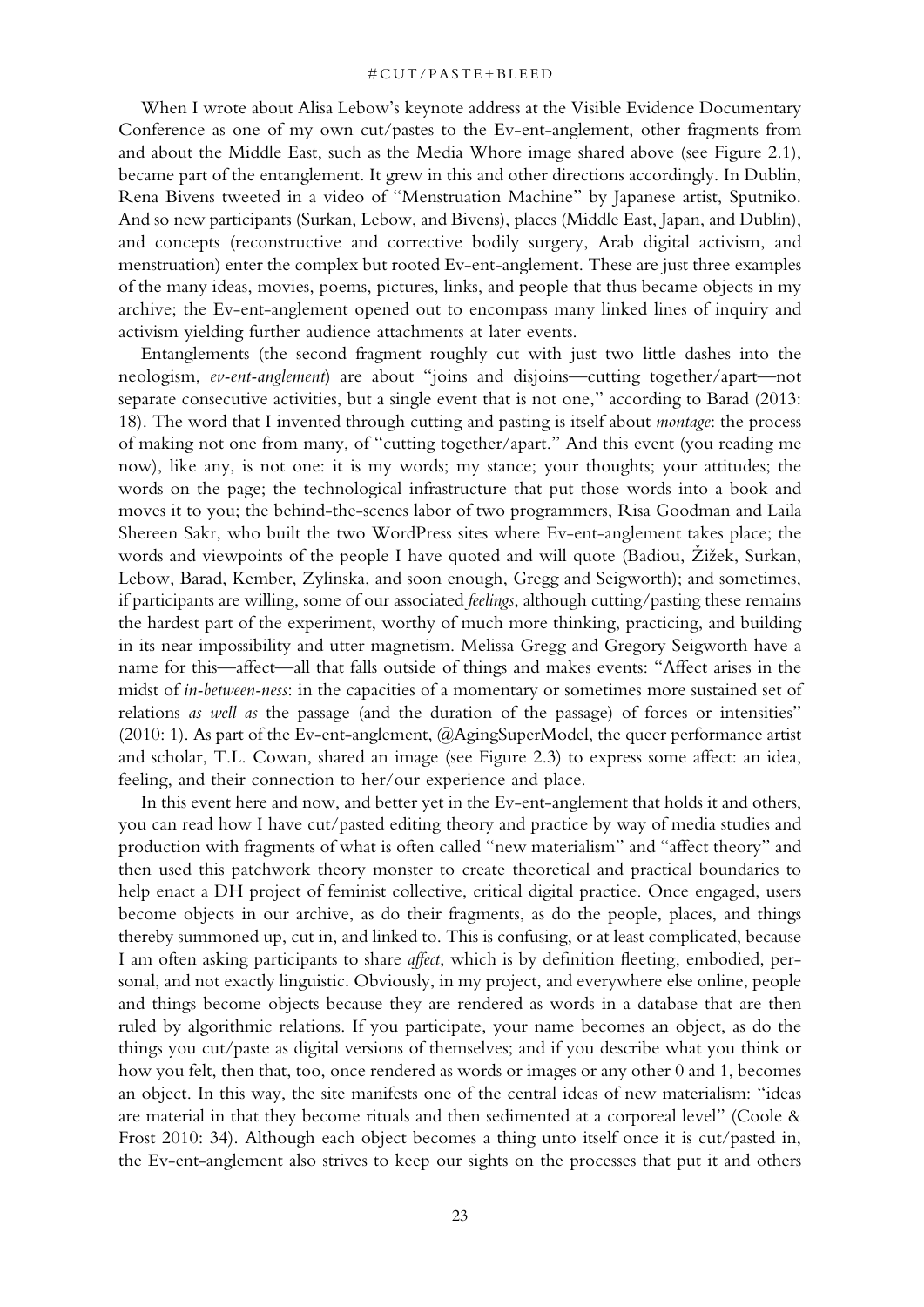

*Figure 2.3* "2 Weeks. 2 feminist Workshops. 1 manicure. #What Sticks #What Chips." Source: Tweeted by T.L. Cowan (@AgingSuperModel) during Ev-ent-anglement 4: Montreal.

into movement and connection. In this case, these connections are feminist, theoretical, anticorporate, and collaborative, attempting to experiment with—in the doing—the changing of our conception of the digital archive from a repository of things to a process of shared feminist knowledge production: nouns and verbs; things and their processes; feminist cuts and connections that bind. With Barad in our minds, we might act knowing that matter is an actor. "[M]atter is neither fixed and given nor the mere end result of different processes. Matter is produced and productive, generated and generative. Matter is agentive, not a fixed essence or property of things" (Barad 2007: 137).

Certainly, to entangle a digital fragment of oneself, with a cut/paste via a simple hashtag, while attending what one thought was a talk, or while one is reading from a book, is neither required nor easy. Acting, doing, cutting, and making are ethical procedures that, in this case, are also public. I learned from my experiment that neither scholars nor students much like to do or make when they think they have signed up to listen or read, particularly when this doing or making will be public and lasting. (It remained a mystery to me across the project why these same people so gladly do this work for Facebook! More on this below.) The event-anglement requires audience members' "intra-action," another of Barad's terms that marks where "there is no 'between' as such $[j]$  human and nonhuman organisms and machines emerge only through their mutual co-constitution" (2007: 151). Intra-actions are easy to render, but hard to do well. Unlike with corporate social networks, the stakes of participation in the event-anglement are made clear (in this writing for instance); the cost of action is rendered visible. For the Ev-ent-anglement, every cut/paste of a fragment of participants' digital selves, or that of others, is generously and knowingly gifted to me and the Ev-ent-anglement, rather than to the man or corporation. Yes, your fragments move through Twitter (see [Figure 2.4](#page--1-0)), YouTube, WordPress, Instagram, or Pinterest to get to me: objects first to be sold before they can be gifted and hopefully lost within a more complex co-constitution. But, unlike for the corporations listed above, the Ev-ent-anglement acknowledges that there is something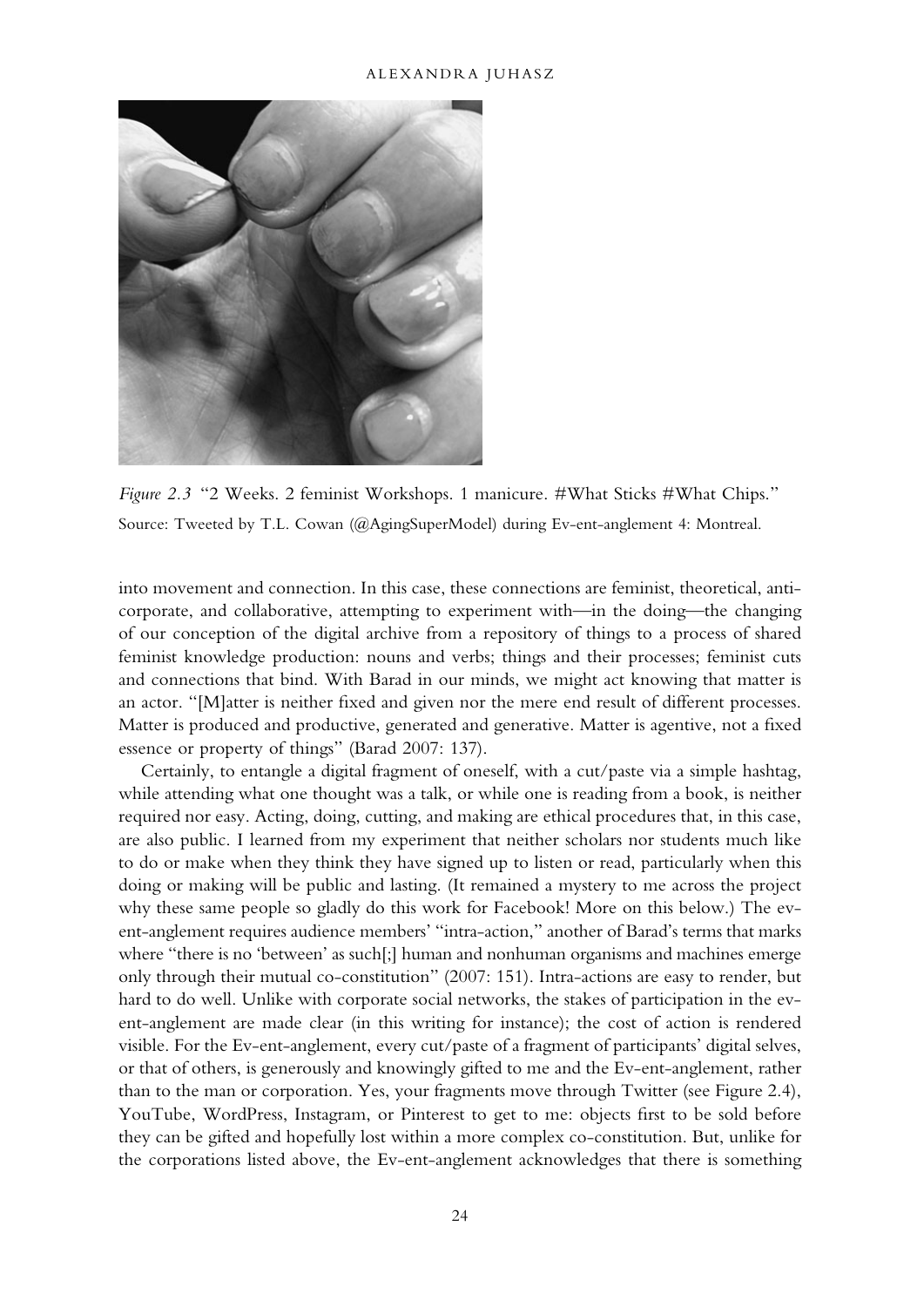

*Figure 2.4* Tweeted by @OtterDiscourse at Ev-ent-anglement 4: Montreal.

that exceeds the movement of the mimetic copy of some part of oneself or others so casually given away or passed on with the internet's effortless cut/pastes.

We call this the *bleed*: the actions, affects, and activities that will never be caught and saved as objects in a database. "Affect is what sticks, or what sustains or preserves the connection between ideas, values, and objects," explains Sara Ahmed (2010: 30). An ev-ent-anglement cuts and pastes participants' fragments into the digital record of an event and also takes account of the bleed: that which was not first an object but co-constituted the event, its people, its place. How do we do this? We begin by thinking about cutting and pasting in gendered terms, and in relation to power. Film/video editing, like the contemporary act of self-cutting, can be understood as a violent act of power-seeking performed in some of the many private places allocated to women in patriarchy: the editing room rather than the world itself, the bedroom and home also distinguished from the public. Yes, some kinds of cutting do not bring with them an associated paste. What *this* cut can bring with it, what it wants—its dyadic relation—is a *bleed*.

While all human bodies (and those of other animals) bleed, a particular kind of hemorrhaging will help focus the bleed's role in our feminist project of Ev-ent-anglement—one where our directives are to #cut/paste+*bleed*—because the menses are one of many in-between bodily acts that are uniquely and distinctly female. Julia Kristeva asks us to consider many bodily acts, menstruation being just one, at the border between clean and dirty, live and dead, inside and out: "Repelling, rejecting; repelling itself, rejecting itself. Ab-jecting" (1980: 13). The seeping and connecting quality of blood allows it to be a metaphoric glue, like affect, that marks the many pulls, movements, and actions of any entanglement—from in to out and on to off, from me to you to us, from digital matter to living body. Of course all people—men, those in-between or indeterminate, and females who do not menstruate can bleed with us, too! Cyborgs all, we use technology and place to flow through distinctive binaries: let us cut/paste+bleed through these binaries! There is no in-between.

To date, there are about 100 photographs that people have cut/pasted+bled into the event-anglement, and as many tweets, often with photos in them (see [Figure 2.5\)](#page--1-0). There are links to websites and hours of video. People have entangled poems and their favorite authors. Many theorists have arrived after the fact, lovingly quoted by their fans, or writing new theory themselves into the project. But unlike much on the internet, our community is limited; our database is small (and yet, counter-intuitively, *enormous*) because the ideas and objects gathered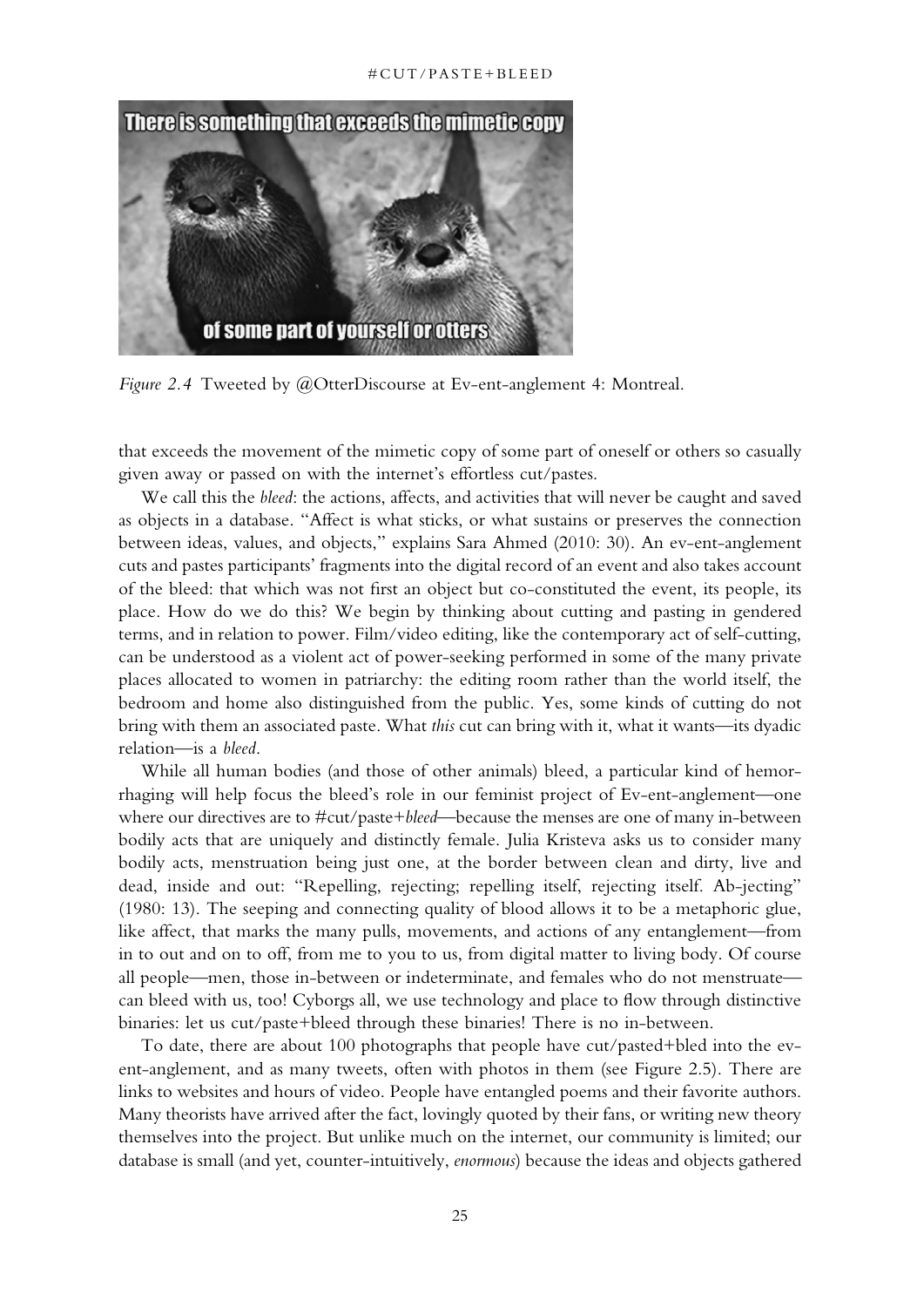

*Figure 2.5* Created by Alanna Thain at Ev-ent-anglement 1: Utrecht.

are complex and deep—to know what is there demands time, and your presence is generative. In the Ev-ent-anglement, every gift is an object—whether people, places, things, or an attempt at affect—and every object can be entangled with others, initiating a bleed because it comes from a rip or a tear. When you participate, you become an object, too. And that should not be easy, or really even "fun."

In the end, the Ev-ent-anglement's form is not so different from, say, a mashup of Facebook and Pinterest, except in the highly focused set of questions it ponders (discussed above and at all the talks that initiate it); the deeply architected pathways for connection from which it is born (sure, its sits in the wilds of the internet, but you have to get there via this explanation and from committed communities that invite me to speak about it and there invite participation); the closely knit nature of the community it calls upon; our planned uses for the fragments it collects; and our willingness to honor, see, and make use of the bleeding that ensues. I discuss these differences in detail in my blog post about the Ev-ent-anglement included, below, as the third section of this chapter. I end that post, where I yet again reflect upon the successes and blindspots of this experiment, by suggesting that "the corporate Internet is the place we are, it is not the place we want or need, we can do better." This is no small thing, in that it is small! This project, one example of critical internet-based making as theorizing and activism, does not need to make popular, massive, slick, or perfect things to help us make better ideas about and practices in our lives and experiences online. Our database of objects holds only hundreds of things, not the millions that make up the great corporate bastions of Web 2.0. The interactions that inspire them are intimate, committed, and complicated (like this one between me and you). The ease of the internet and your actions in and for it are made visible through this project's complexity, technological and social rough patches, and rocky affect (in counter-distinction to the corporate *smooth*), as are the ethics of the two related, linked projects: the internet and the Ev-ent-anglement that sits within and speaks to it (see [Figure 2.6\)](#page--1-0).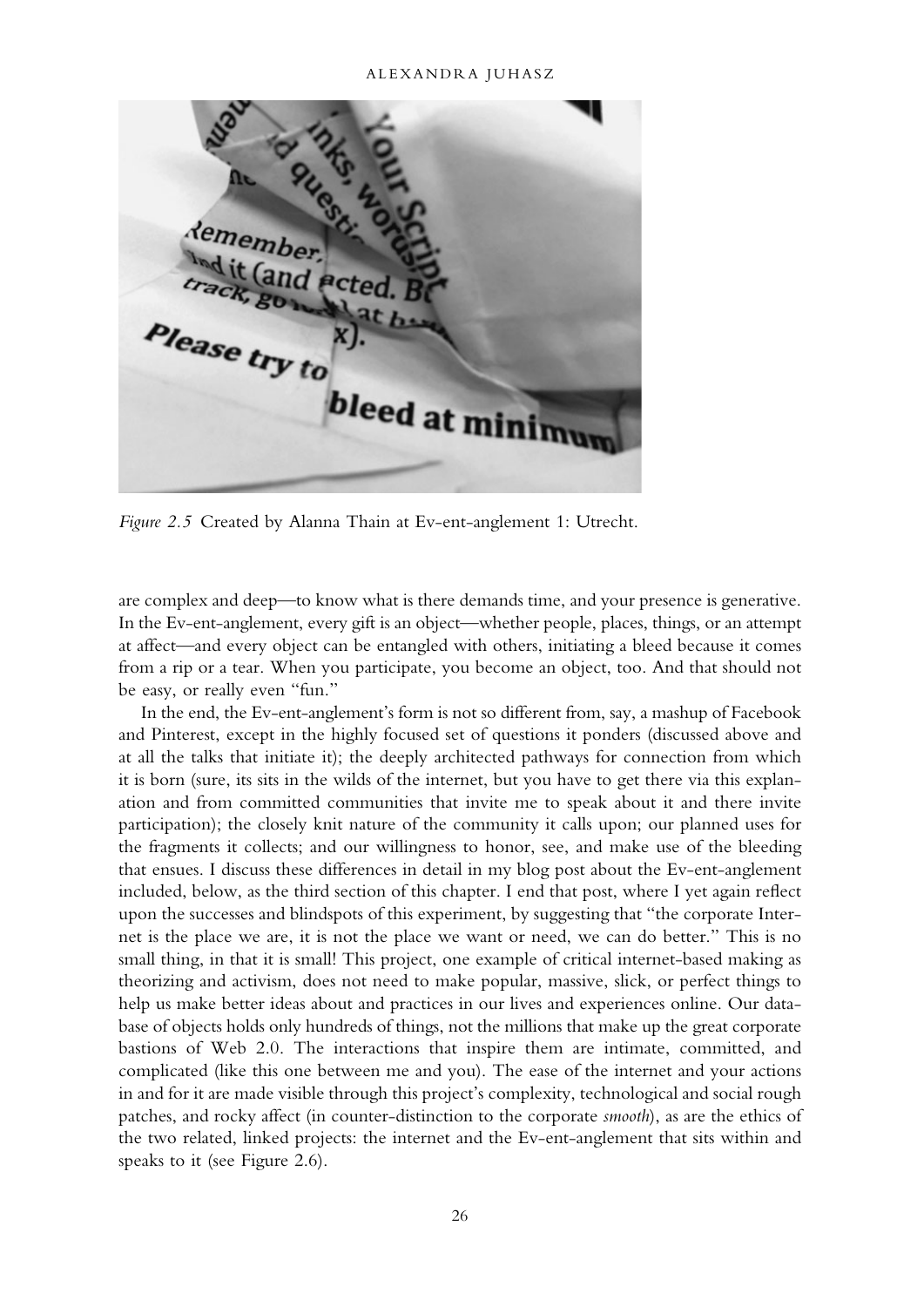

*Figure 2.6* Catching me catching and losing affect at Ev-ent-anglement 4: Montreal. Source: From Facebook by feminist media scholar Selmin Kara.

# **Some Lessons Learned: "Ev-ent-anglement 3: One Current Shape for Internet Feminism and Its Many Discontents, July 3, 2015"**

Here, I share with you an unedited blog post, part of the (process of) Ev-ent-anglement, written after the event, and then cut/paste+bled in. I see my blogging, like my site-making, talk-giving, and chapter-writing, as another form of engaged and situated social media production and critique. I have many times experimented (as I do here) with re-purposing blog posts into more "scholarly" settings like paper-bound books (Juhasz 2012; 2013).

No longer exactly where it started (it has had two websites and three discreet performances to date), this process- and interaction-rich project morphs yet continues as something akin to this: a living experiment that demonstrates in the doing the affordances of contemporary corporate (feminist) Internet culture and its potential alternatives. The ev-ent-anglement (perhaps poorly) enacts a feminist collective criti cal digital practice thereby telling us more about the corporate Internet and digital feminism.

Let me explain. I built the ev-ent-anglement to consider how we might do better with the uncountable fragments of ourselves that we willingly, massively and generatively give to the man with every tweet, click, and photo. I cobbled together a theoretical armature suited to scaffold my unique intellectual and practical pursuit: how to cut/paste our fragments together making use of feminist principles toward anticorporate ends. Collaboration; blended live and digital space; co-production of time/ space/knowledge (events); the linked value of the situated and the mobile; the entangled nature of things, people, and ideas; a hunger for experiences and communities outside the corporate; an openness to complex and radical political and theoretical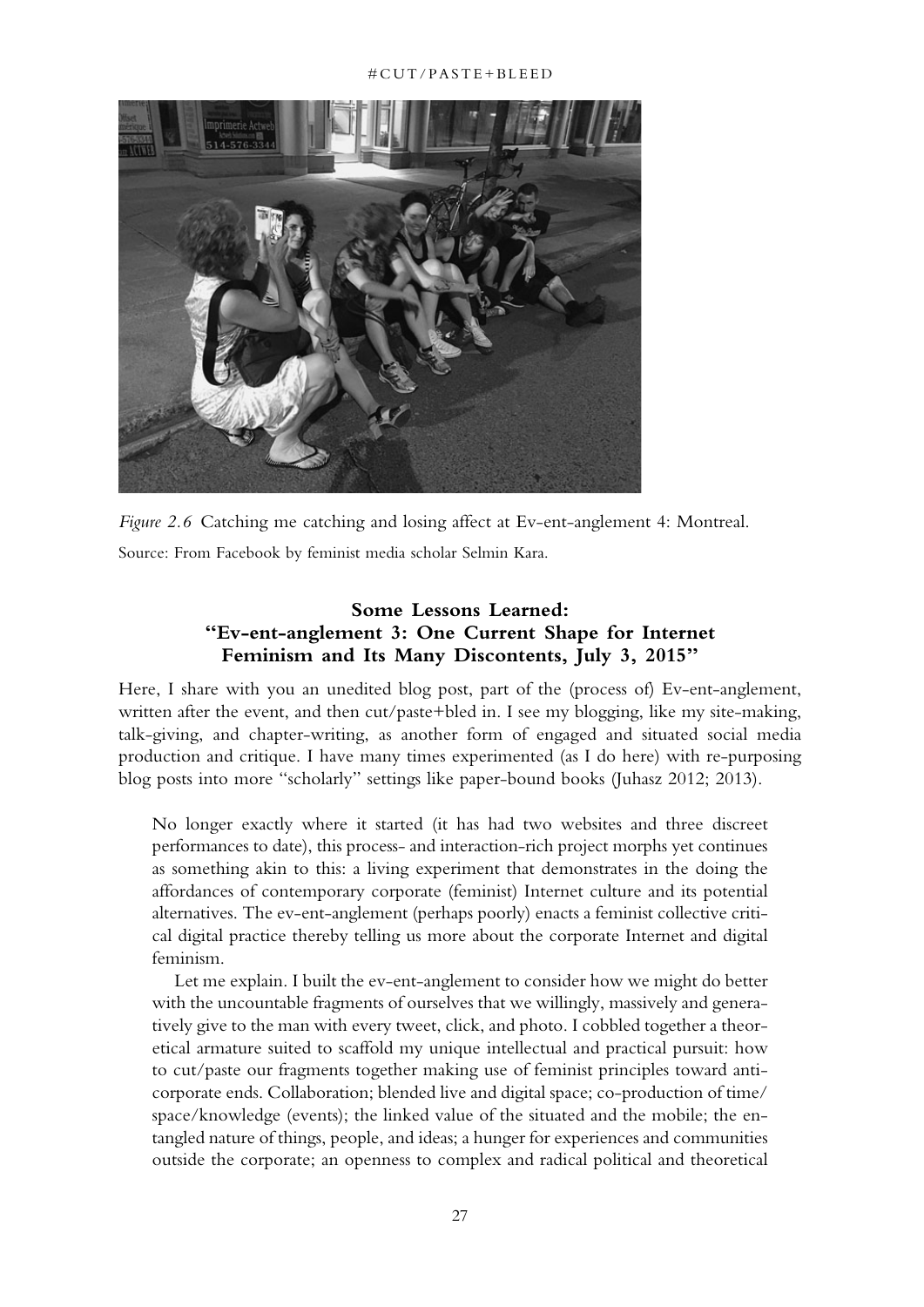critique; a commitment to learning in the doing: these are some of the many feminist and activist principles underlying the project. From them, I concocted a strange placebased practice and performance (an event) where I presented the ideas of the project montage, new materialism, affect theory, critical Internet studies, feminist and queer theory—while simultaneously asking the audience in the room (and always also online) to entangle fragments of themselves onto the event's online record thereby marking and saving their part within the event while growing and changing its form within the ev-ent-anglement.

Because VJ Um Amel first donated some fragments online, then got more invested, and ultimately began to collaborate with me, she led the production of a new website to hold the ever-morphing collection of ev-ent-anglements fragments: cells.ev-ent-anglement.com. The new site has structuring principles related to ideas of shared-ownership, community, multiauthorship, fragmentation, bodies and their affects, collectivity, and feminism that reflect the larger project. As of now, the second website looks and even acts a lot like a hybrid (cut/paste+bleed) of two (feminist?) Internet stalwarts, Facebook and Pinterest (thanks to Natalie Bookchin for this comparison, and to the presenters on the Pinterest panel at Console-ing Passions): it automatically generates a seam-filled mosaic produced first from an author, and then from some algorithms that arrange her community's fragments that have been crowd-sourced, willfully gifted, carefully curated, and linked. And yet . . .

Here's where the differences bleed in, allowing us to see and perhaps name the current shape of Internet feminism and its many many discontents:

- Pinterest, Facebook (and other social media platforms) are corporate spaces that are free to use at great cost to users' privacy and autonomy; I pay for ev-ent-anglement with surprisingly limited personal and institutional resources.
- Corporate spaces market in and mobilize corporate goods and usergenerated content (often itself about corporate goods) arranged and calibrated with some very careful measure; while there is almost no outside to the market economy, a rather significant portion of the fragments on the ev-ent-anglement are not (fully) entangled with corporate culture.
- Facebook, Pinterest (and other social media platforms) only work if things and people are bought and sold to each other; ev-ent-anglement buys and sells nothing other than platform space, the infrastructures on which it runs, and its users' time and expertise (mostly given "for free," as is so much on the Internet).
- Facebook, Pinterest (and other social media platforms) are fun and easy to use; ev-ent-anglement is intense, difficult, and convoluted in comparison. Interestingly, off-the-shelf platforms bake in more and more ease-of-use but the corporations are always simplicity-steps ahead. The role of ease cannot be overstated (see my work on slogans on YouTube; Juhasz 2011b: composite  $= 120$ ).
- YouTube, Vine, Snapchat and their ilk produce a sense of community organized around the self; ev-ent-anglement organizes its community primarily through my invitation (and then that of others) to a dispersed but highly limited group of people linked by ideas, commitments, and proximity.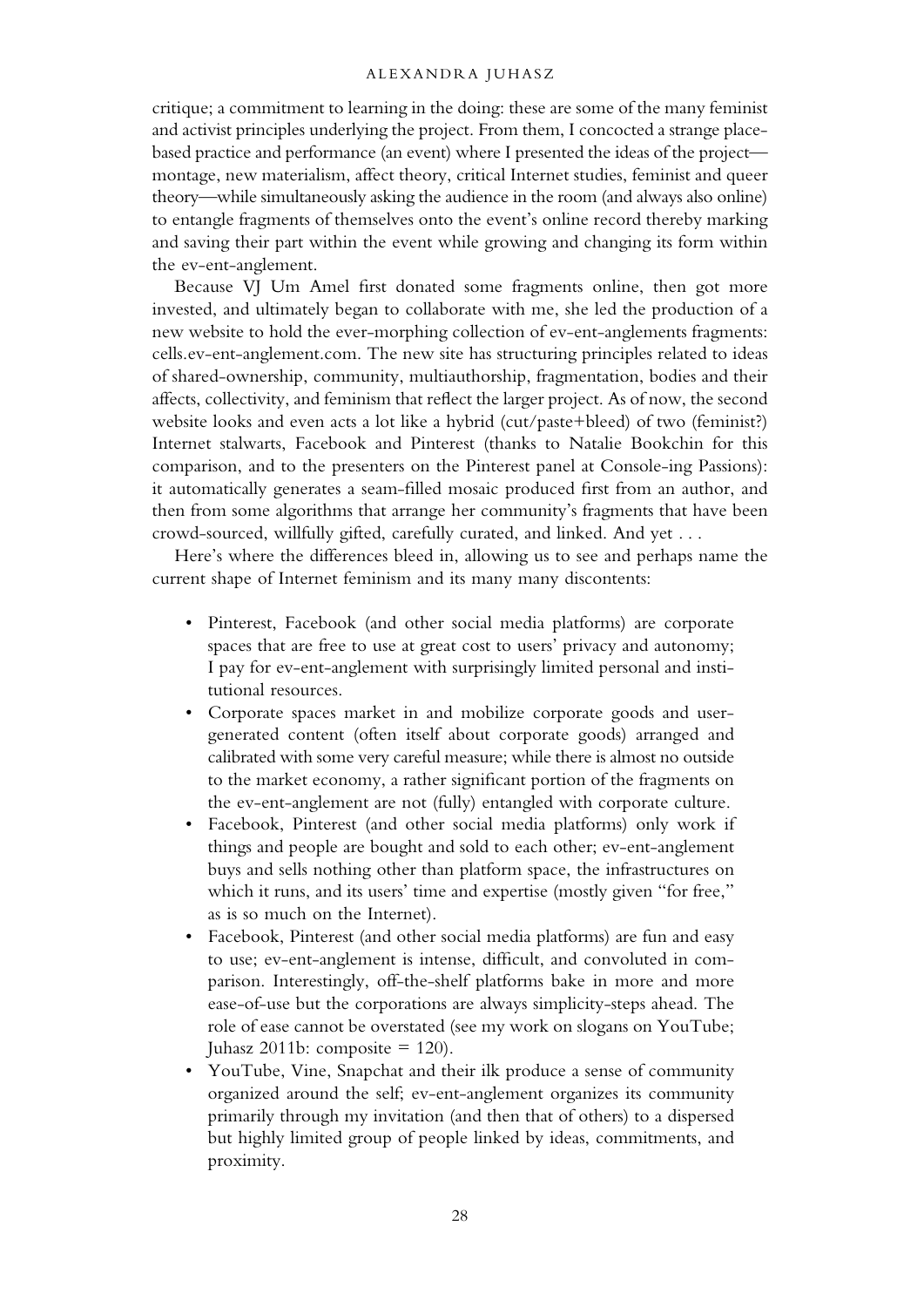

*Figure 2.7* Laila Shereen Sakr (VJ Um Amel) @PAM, #eventanglement 5: Highland Park, LA.

Source: Tweeted by Alexandra Juhasz.

- Corporate spaces are built and prosper within the growth and scale logics of neo-liberalism: things are best when they get larger and hold unimaginable quantities of data; the ev-ent-anglement treasures and relies upon the close-knit, intimate, specialist interests, and commitments of its tiny community and limited data pool. There is depth and connection in the focused, but corporate spaces have other kinds of magnetism.
- Users' compulsion to engage and stay within Facebook, Instagram, Twitter and the like is high, a result of many of the features listed above: their ease of use, abundance of content, sense of community, and refined admixture of corporate and user-generated content; very few people want to engage with the ev-ent-anglement in any sustained way (or at all) mostly because it retains my signature (even as it expands), and because it is complicated and demanding of time and intellectual attention. Also, "scholars" have a hesitation to make publicly (although not on Facebook!).
- The collections of fragments that are any individual's Facebook or YouTube feed are at once satisfyingly tailored around the self, while also being fleeting, abundant, diverse, and easy; the ev-ent-anglement is co-authored and multiply-focused; it is time and space bound.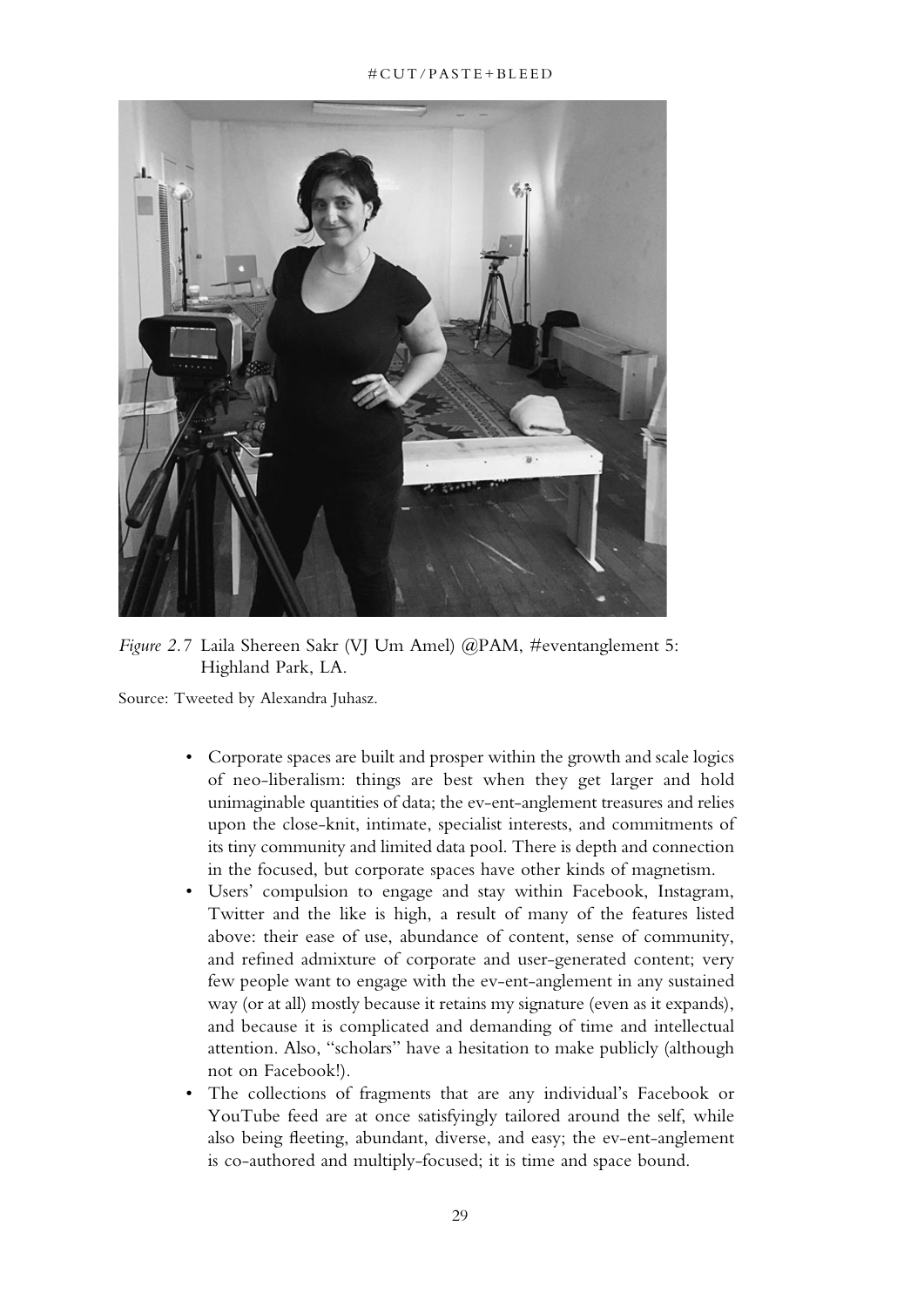- Twitter, Facebook, and the like are founded upon flow, speed, quantity, and brevity; much of the ev-ent-anglement sticks, taking time and space to enjoy its complexity and depth.
- Scholars and users of corporate Internet culture perform the obligatory work of jamming "feminist" intention, activity, community, and values into spaces and practices organized primarily toward neoliberal, hegemonic and sometimes even anti-feminist aims; the ev-ent-anglement, like other "alternative," "counter-cultural," or antihegemonic spaces asks its scholars and users to name and refine the feminist values and practices that feed us and structure the space; we often disagree, which is useful when done respectfully. Of course, no space is pure, so our movement between and among and within them informs all we might know and do.

The ev-ent-anglement is produced in relation to, conversation with, and defiance against corporate ownership and neoliberal aims within the Internet and every other place we go. It values feminist complexity, community, and collaboration outside the logic of capital, when possible. It tells us that the corporate Internet is expensive, commodity-driven, fun, easy, self-centered, addictive yet feeding, and malleable within these constraints. This tells me something I've known for quite awhile: the corporate Internet is the place we are, it is not the place we want or need, we can do better.

(Juhasz 2015)

# **Why It Matters**

Why do interventions like the Ev-ent-anglement matter? What kind of scholarship, art, or activism is this? As I have suggested throughout this chapter, my media praxis is most sustaining and ethical *in its process*, in its doing, in the living of it in a classroom, conference, festival, event, or chapter; a critical doing with others. In these moments of thought-out, goal-oriented critical making, I am engaged with others in kinds of living and acting that model the theoretical ideals and political aspirations that sustain me, especially when held in relief against the empty, frantic abundance of so much contemporary corporate media culture.

And here is where the principled making comes in: lived events of productive political culture can be documented, archived, or made into art or analysis. In this way, we first get the living of it, and then its sharing, and even sometimes its lasting. By making our process into matter, we mark that some people of a particular time and place lived and knew in ways other than those that dominant culture will ever represent or remember. So this kind of principled, scholarly, community-based making matters not just to our sense of purpose and connection as workers, artists, intellectuals, and citizens, but also to history—to those who follow and who are sustained by records of our efforts (see Figures 2.8 and 2.9).

For those of us trained (or training) in academia, such work and the words and images I use here to describe it do not sound or feel exactly like the "theoretical" or "analytical" traditions in which we have mostly (or entirely) been schooled. These more traditional ways of knowing and sharing our knowledge demand a distance, formality, and engagement in the realm of ideas and texts that has never been exactly or solely my project, given as I have been to actively contributing to world-, self-, and community-based change. I have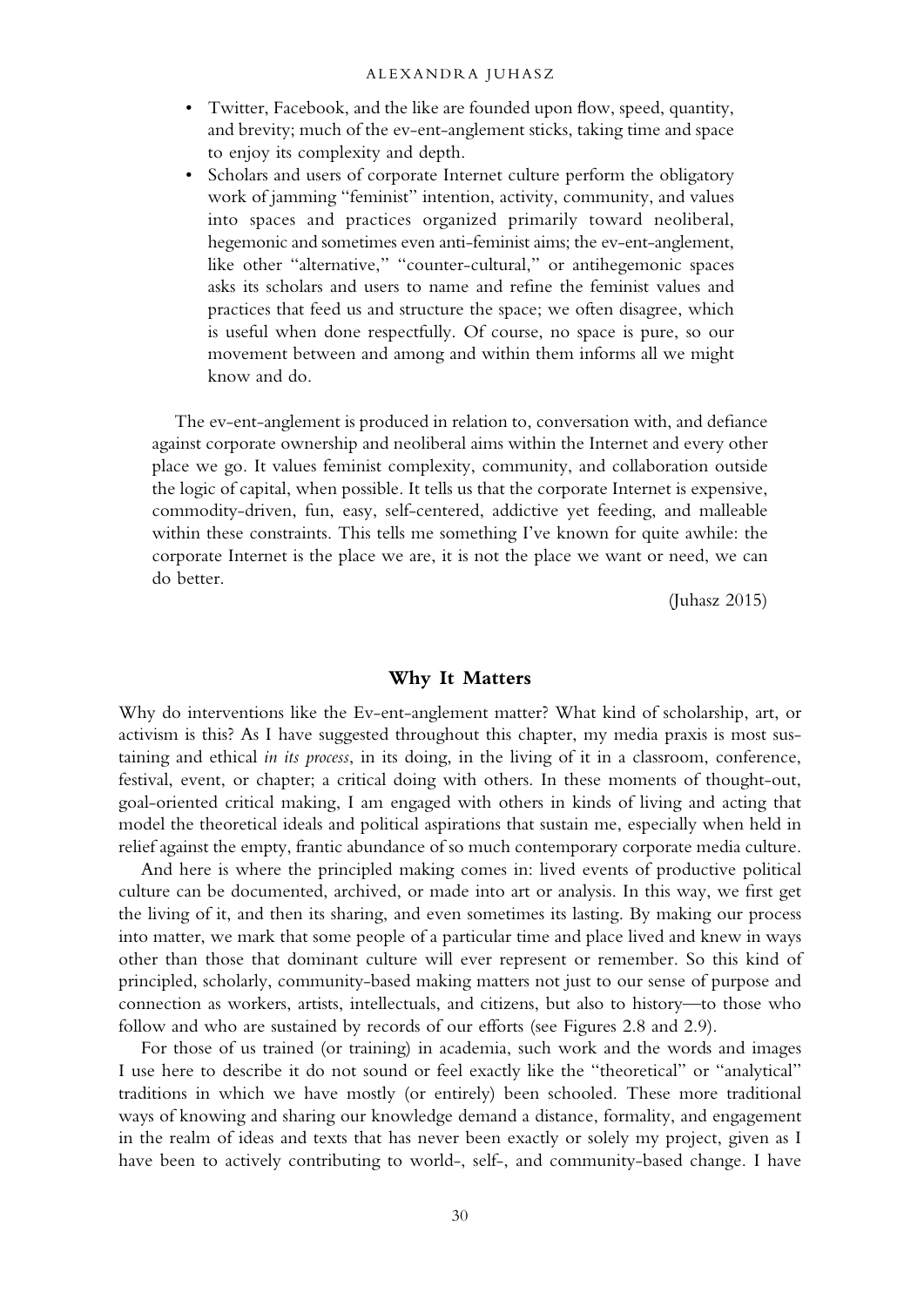

*Figure 2.8* Feminist media scholars on a hike at Console-ing Passions, Dublin. Source: Tweeted into Ev-ent-anglement 4: Dublin by Alexandra Juhasz.



*Figure 2.9* "#montreal #affect #eventanglement."

Source: Shared by Ingrid Ryberg at Ev-entanglement 4: Montreal.

collea gues, whom I admire, whose main scholarly project is to engage with the writing of other thinkers and carefully stretch these ideas to describe the shape of other texts. What results are generative texts of their own. My work becomes part of this conversation and community when I attempt to stretch these respected colleagues' ideas (theory) onto new materials and media-objects (film, video, digital, and internet projects) that I make with others, thereby testing the worth of inspiring ideas by living by and with the actions such ideas might engender, and at the same time making anew: together producing, or at least experimenting with, the culture and community we need and value.